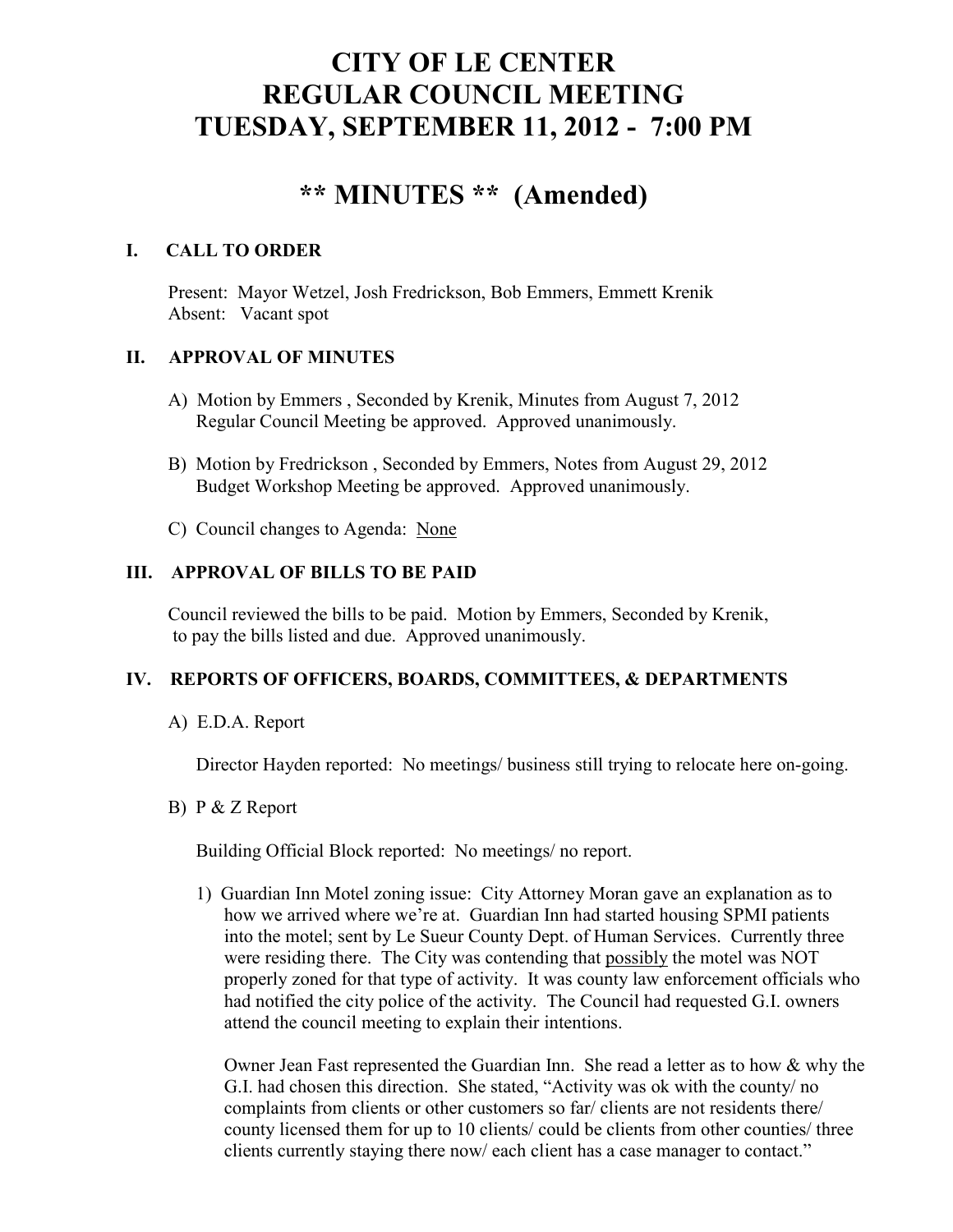Building & Zoning Official Corey Block read from state statues and the city zoning code book definitions addressing the situation. He stated, "Changing the zoning of that property from B-2 to R-3 would not be legally possible/ a public hearing for a Conditional Use Permit application should be the direction taken."

 After much discussion and testimony; Council generally agreed that Guardian Inn should apply for a C.U.P. with a public hearing on the matter.

C) Municipal Liquor Store

Manager Mike Nelson gave the August report: Sales were \$76,641: up \$2,300 from July and up \$4,900 from August '11. Nelson also reported: YTD revenues were up by \$10,000/ but YTD expenses were up by \$19,000 due to the extra F/T employee.

D) Police Department

Police Chief Pfarr reported on the police activities for month of August: 105 calls/ 2,890 miles patrolled. Pfarr also reported: calls were down 14%, miles were down 6%. Fair was unusually quiet this year/ use of force & firearms qualifications was completed.

E) Water, Sewer, Streets, Parks

Public Works Supt. Curt Roemhildt gave the monthly reports:

- $\bullet$  Water-should consider pulling of Well #1 for maintenance starting this fall.
- Streets- boulevard tree-trimming by the maintenance crew was on-going. Price quote of \$4500.00 was given for blacktop replacement of a hole behind the Medical Clinic Building. Council generally agreed: No- do it ourselves.
- F) Bolton & Menk Engineering (Joel Hawbaker, Engineer)
	- 1) 2010 Minnesota Street & Waterville Ave. Project- Administrator Collins read notes provided by engineer regarding punch-list items pertaining to: concrete replacement/ sanitary sewer service problems/ bituminous patching/  $\&$  general punch-list items.
- G) Pool

 Don Hayden reported: total sales for 2012= \$45,329.75/ last year's total was only \$36,017.00. Reviewed revised Final 2012 Revenues & Expenses sheet showing a loss for the year of approx. (\$17,872.51); compared to loss of \$25,570.52 in 2011.

H) Fair Assn.- Nancy Stauff reported: A big "Thank You" to the city for all our help/ Fair went really well/ good attendance for both the rodeo and the demo derby.

#### **V. PUBLIC FORUM**

 Resident Robert Leary spoke of how all the cities in the county should consider hiring one E.D.A. director to represent the entire Le Sueur County. Councilman Krenik reported that a newly formed coalition of county entities had indeed discussed that idea.